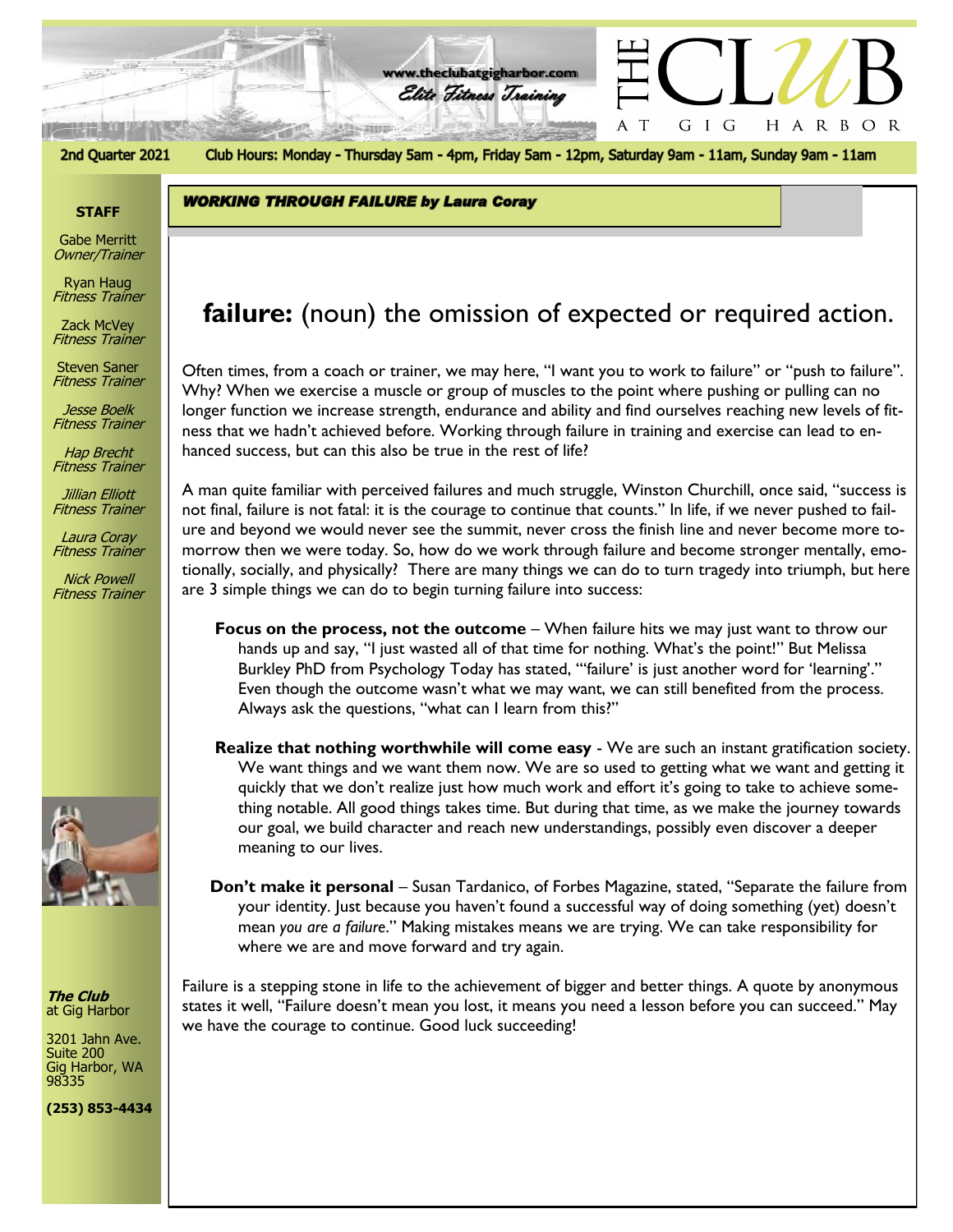#### **TIME MANAGEMENT by Jill Elliott**

Having the ability to manage your time effectively is important even without a child but has recently become very important. I became a mother in December 2020 and managing my time has been difficult. I needed to find a new system as everyone does when they bring home their first child. So far for the first three months, before I could utilize childcare, taking care of a tiny human, two Vizsla's, and getting in shape after the baby has been exhausting but manageable with these tricks that have helped me stay on track.

As a new parent, these are the tricks that have helped me stay on track:

- **Making sure my home is well organized:** Having the home organized helps start my day by first making the bed every morning. If you know where you keep your stuff, then you'll know where to find it. Precious time is saved if things are in place, tables and workspaces are decluttered, and important items are easily accessible. Imagine wasting 15 minutes searching for something that you use almost every day. Make sure that your children learn to be responsible as well. Teach them that everything has a place and everyone needs to be organized. That way, you do not have to spend the extra time cleaning up after your children.
- **Figure out what task is most important for the day**: Prioritizing what tasks really matter and what is important in your life. Know what you must finish immediately, what you can plan for over a period of time, and what you need to eliminate from your life because it is wasteful.
- Learning to say "No": Never over-commit to friends and family. Know that if you say yes to every invite and every request from family and friends, you are getting yourself into trouble. It is impossible to be everywhere and certainly impossible to keep everyone happy.
- **No one is perfect:** There is no such thing as being perfect. You do not have to have the perfect kitchen counter, wardrobe, or the perfect infant or child. What you can do is to make sure that everything you do is done with the best of your abilities.
- **Know you don't have to do everything:** There are many tasks in our life that may require urgent attention but are not necessarily things that have to be done only by you.
- **Stick to a routine and make time for additional tasks:** I have heard children adapt well to routines, they are easily trainable. We have a routine during the evening that we loosely keep with an infant and eventually will have when older. But expecting the unexpected at all times and if there isn't any occurrence, there is some time to relax on your own.
- **Have a Will-Do and a To-Do list:** Everyone makes a to-do list and those list can get long and daunting. Having a Will-do list, by the end of the day can give you a positive feeling at the end of the day.
- **Trying not to multitask, too much:** Every task deserves your full focus and attention. That way, you will have better results and fewer chances of having to repeat the work.
- **Have an End-time for any chore/task/activity:** Time your tasks so that you can calibrate at half-time whether you are on track or need to re-evaluate what you are doing. This way, you know if you achieve everything that you had listed for the day.
- **Planning your menu just as you plan out your week:** It is better to have a schedule for your meals. That way, you will have the shopping for ingredients out of the way at the start of the week thereby saving time each day.

**Family time:** Schedule to be together and spend time as a family every day.

Even without children the ability to manage your time effectively is important. Good time management can lead to improved efficiency and productivity, less stress, and more success in life.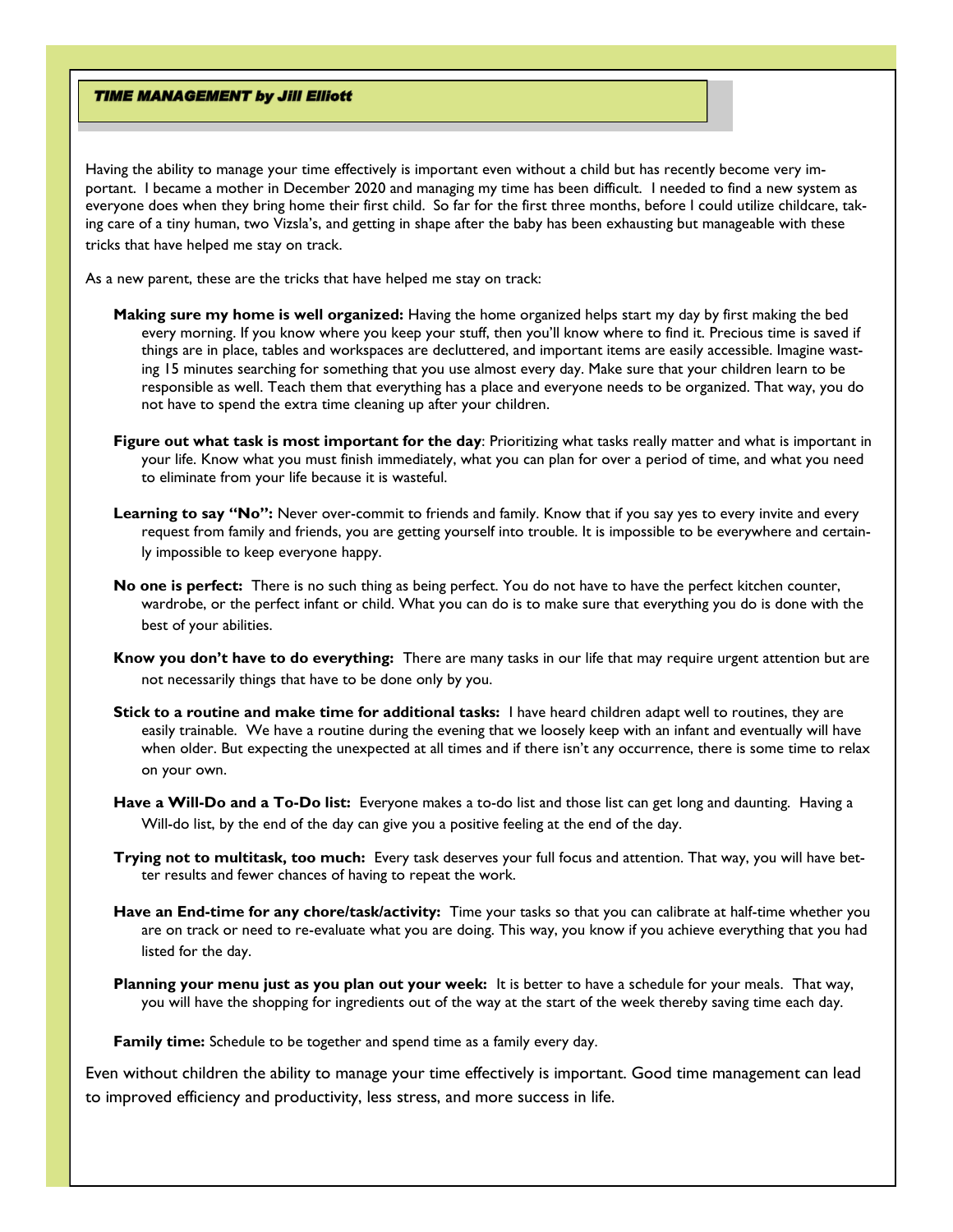#### **THE PLANK by Jesse Boelk**

What is your core and what does it do? Your core should be looked at from a functional point of view, not a physique point of view. Your core allows your spine to be stable through synergistic stabilization in trunk flexion, extension lateral flexion, lateral extension, spinal rotation and combination of them all. Most core exercises focus on spinal flexion only i.e. sit ups, crunches leg raises, etc. If you think about your day probably the only time you go through spinal flexion during your day is when you get out of bed. For most of the day and through a workout session your core is just isometricly stabilizing your spine.

With that being the case from a exercise selection stand point we should think about choosing exercises that increase endurance in stabilization. I will suggest the plank and overview some of the common mistakes how to identify and correct them.

Common Mistakes:

- **Poor hip alignment:** We are addressing an anterior tilted lumbo pelvic hip complex (lphc) this includes your lower back and hip girdle, identified by an excess curve in the lower back. To fix this flex and extend your back prior to starting your plank also tilt your hips forward and back through a full range of motion. Next find the neutral position and use your abs to hold this position during your plank if you lose this position stop and restart.
- **Incorrect elbow placement**: If you don't align your elbows directly under your shoulder you will be creating extra force through your shoulder girdle and neck and your core will not be and to function properly. To avoid this do your plank in front of a mirror so you can assure that you are in a stacked shoulder position
- **Poor head and shoulder position:** Many times people will look up or drop their head during a plank. The problem is this changes the orientation of your spinal erectors thus taking your core out of alignment. Try to look down but pull your chin in towards the back of your neck. Directly associated with this is shoulder blade position. Many people push their shoulder blades out in an attempt to get their body up this however causes your shoulders to protract shortening other muscles in the front of the shoulder. This is counter productive to good posture the goal is to set your shoulders before entering the plank position by pulling your shoulder blades together and downwards then lift into the plank hold this position for the duration of the plank if you lose it stop and restart.

There are many ways to progress and modify a plank to target specific parts of your core, including shoulder rotation and hip strength. If you are not incorporating plank into your current program, start with a few sets of 20-30 seconds, and then build from there in duration, sets, and variety of different types of plank. You may also consider other forms of isometric exercises to compliment the plank and keep your program balanced and avoid overuse injuries.